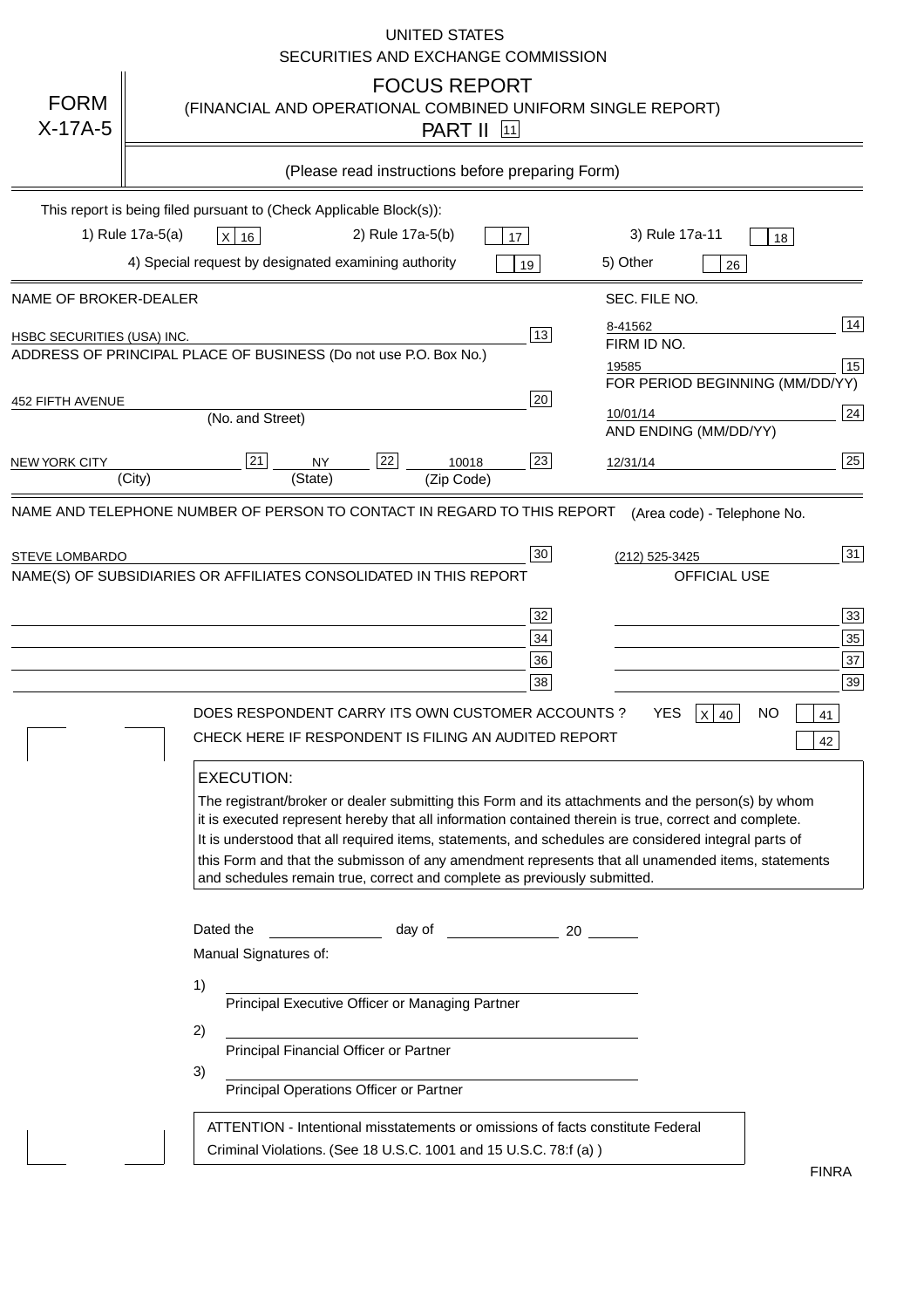## SUPPLEMENT TO FINANCIAL AND OPERATIONAL COMBINED UNIFORM SINGLE REPORT PART II

BROKER OR DEALER

HSBC SECURITIES (USA) INC.

 $12/31/14$ 

as of

## STATEMENT OF SEGREGATION REQUIREMENTS AND FUNDS IN SEGREGATION FOR CUSTOMERS TRADING ON U.S. COMMODITY EXCHANGES

| SEGREGATION REQUIREMENTS (Section 4d(2) of the CEAct)                                       |                    |                        |          |
|---------------------------------------------------------------------------------------------|--------------------|------------------------|----------|
| 1. Net ledger balance                                                                       |                    |                        |          |
| A. Cash                                                                                     |                    | \$<br>202,768,739 7010 |          |
| B. Securities (at market)                                                                   |                    | 573,280,346 7020       |          |
| 2. Net unrealized profit (loss) in open futures contracts traded on a contract market       |                    | 144,499,390 7030       |          |
| 3. Exchange traded options                                                                  |                    |                        |          |
| A. Add market value of open option contracts purchased on a contract market                 |                    | 100,560,313 7032       |          |
| B. Deduct market value of open option contracts granted (sold) on a contract market         |                    | 8,510,484) 7033        |          |
| 4. Net equity (deficit) (add lines 1, 2, and 3)                                             |                    | 1,012,598,304 7040     |          |
| 5. Accounts liquidating to a deficit and accounts with debit balances                       |                    |                        |          |
| - gross amount                                                                              | 7045<br>28,195,322 |                        |          |
|                                                                                             |                    |                        |          |
| Less: amount offset by customer owned securities                                            | 28,195,103) 7047   |                        | 7050     |
| 6. Amount required to be segregated (add lines 4 and 5)                                     |                    | \$<br>1,012,598,523    | 7060     |
| FUNDS IN SEGREGATED ACCOUNTS                                                                |                    |                        |          |
| 7. Deposited in segregated funds bank accounts                                              |                    |                        |          |
| A. Cash                                                                                     |                    | 19,975,011 7070        |          |
| B. Securities representing investments of customers' funds (at market)                      |                    | $\Omega$               | 7080     |
| C. Securities held for particular customers or option customers in lieu of cash (at market) |                    | 68,972,083 7090        |          |
| 8. Margins on deposit with derivatives clearing organizations of contract markets           |                    |                        |          |
| A. Cash                                                                                     |                    | \$<br>458,215,165 7100 |          |
| B. Securities representing investments of customers' funds (at market)                      |                    | 55,205,923 7110        |          |
| C. Securities held for particular customers or option customers in lieu of cash (at market) |                    | 504,308,263 7120       |          |
| 9. Net settlement from (to) derivatives clearing organizations of contract markets          |                    | (100, 861, 107)        | 7130     |
| 10. Exchange traded options                                                                 |                    |                        |          |
| A. Value of open long option contracts                                                      |                    | 100,560,313 7132       |          |
| B. Value of open short option contracts                                                     |                    | 8,510,484 7133         |          |
| 11. Net equities with other FCMs                                                            |                    |                        |          |
| A. Net liquidating equity                                                                   |                    | 21,108,011             | 7140     |
| B. Securities representing investments of customers' funds (at market)                      |                    |                        | 7160     |
| C. Securities held for particular customers or option customers in lieu of cash (at market) |                    |                        | 7170     |
| 12. Segregated funds on hand (describe:                                                     |                    |                        | $0$ 7150 |
| 13. Total amount in segregation (add lines 7 through 12)                                    |                    | 1,118,973,178 7180     |          |
| 14. Excess (deficiency) funds in segregation (subtract line 6 from line 13)                 |                    | \$<br>106,374,655 7190 |          |
| 15. Management Target Amount for Excess funds in segregation                                |                    | 50,000,000 7194<br>\$  |          |
| 16. Excess (deficiency) funds in segregation over (under) Management Target Amount Excess   |                    | 56,374,655 7198<br>\$  |          |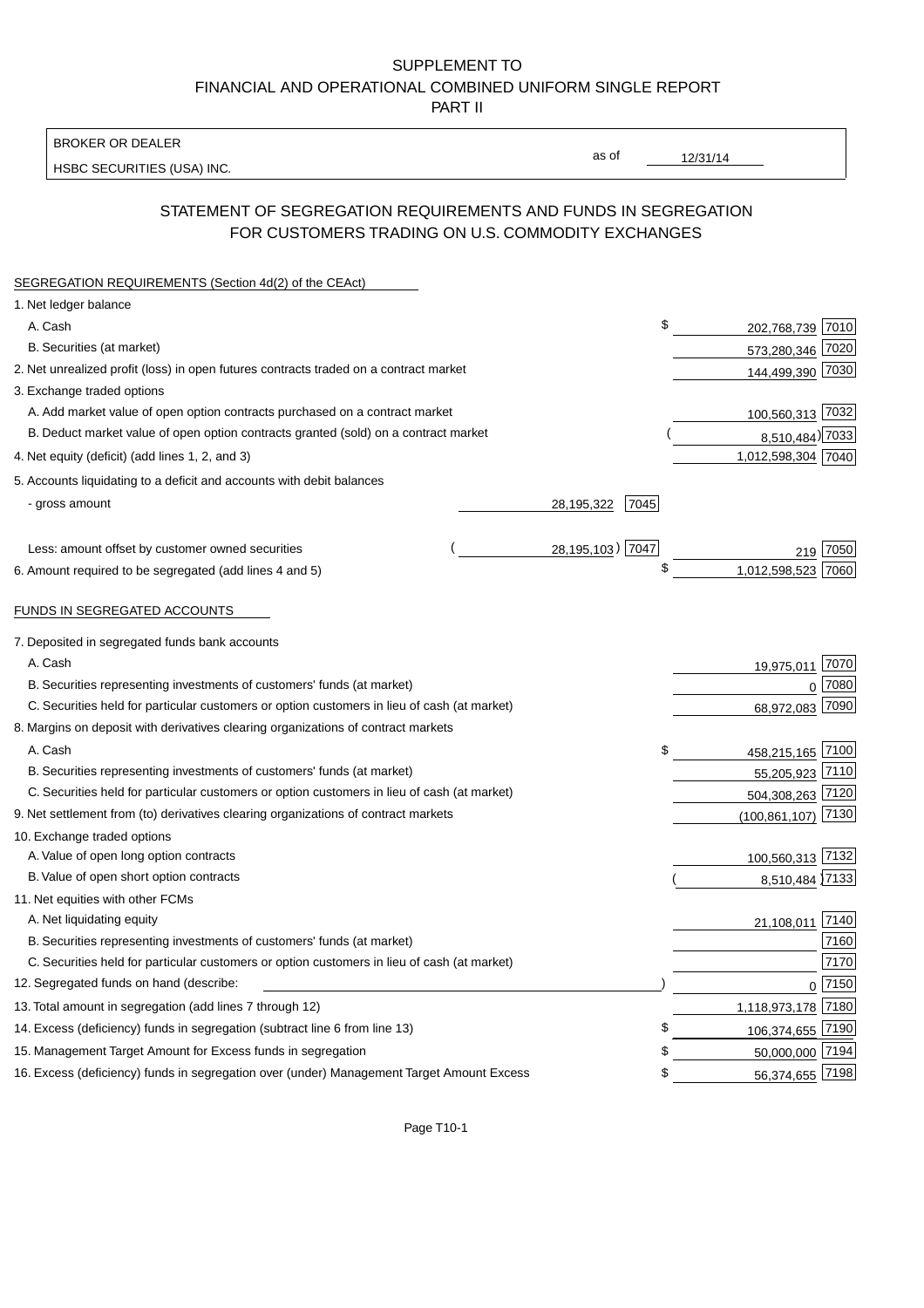# SUPPLEMENT TO FINANCIAL AND OPERATIONAL COMBINED UNIFORM SINGLE REPORT

PART II

 $\overline{1}$ 

| <b>BROKER OR DEALER</b>                                                                                  |         | as of |          |           |
|----------------------------------------------------------------------------------------------------------|---------|-------|----------|-----------|
| HSBC SECURITIES (USA) INC.                                                                               |         |       | 12/31/14 |           |
| STATEMENT OF SEGREGATION REQUIREMENTS AND FUNDS IN SEGREGATION<br>FOR CUSTOMERS' DEALER OPTIONS ACCOUNTS |         |       |          |           |
| 1. Amount required to be segregated in accordance<br>with Commission regulation 32.6                     |         | \$    |          | 7200<br>0 |
| 2. Funds in segregated accounts                                                                          |         |       |          |           |
| A. Cash                                                                                                  | \$<br>0 | 7210  |          |           |
| B. Securities (at market)<br>C. Total                                                                    | 0       | 7220  |          | 7230      |
| 3. Excess (deficiency) funds in segregation                                                              |         |       |          |           |
| (subtract line 2.C from line 1)                                                                          |         |       |          | 0 7240    |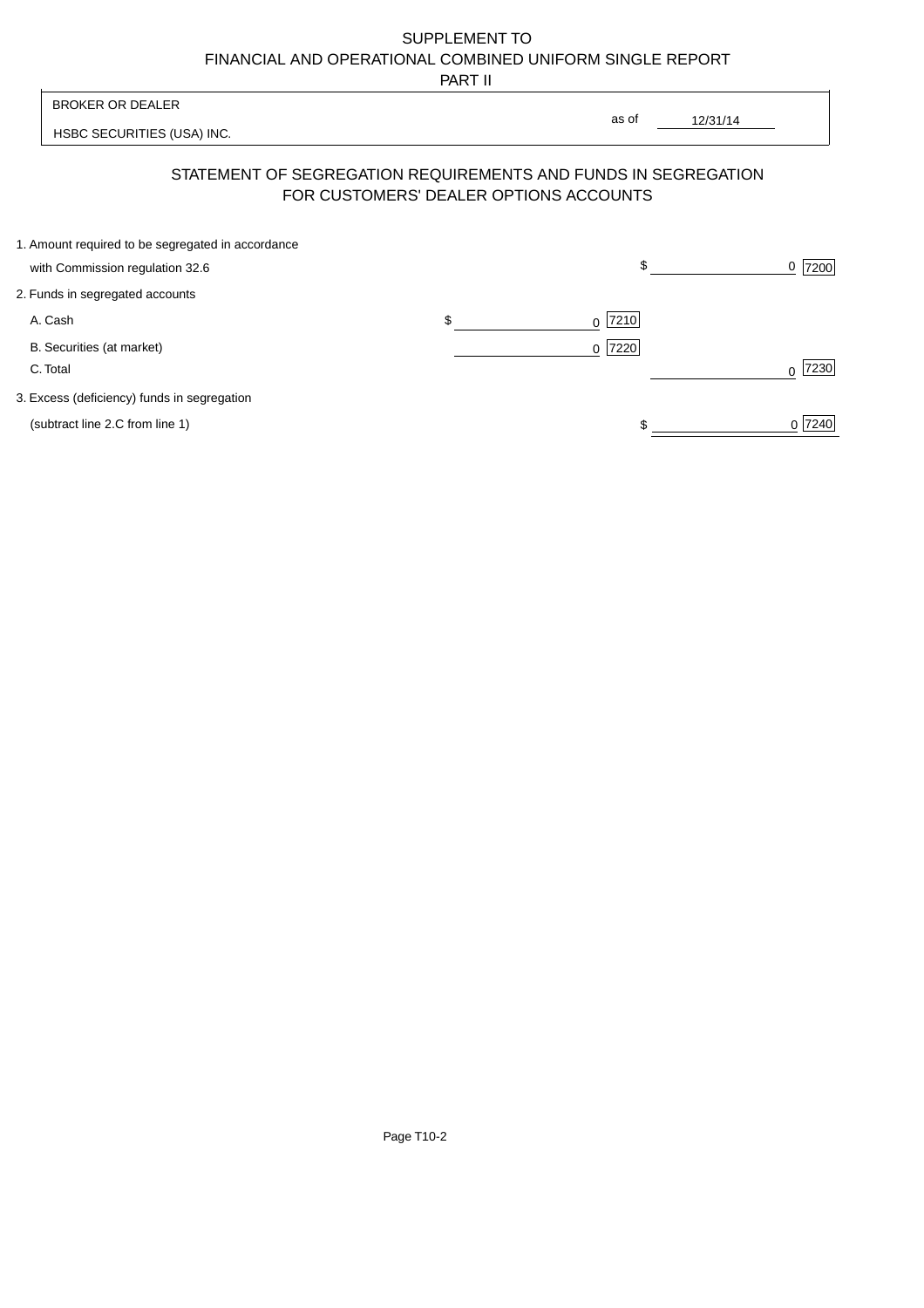SUPPLEMENT TO FINANCIAL AND OPERATIONAL COMBINED UNIFORM SINGLE REPORT

PART II

| HSBC SECURITIES (USA) INC. | BROKER OR DEALER |       |          |
|----------------------------|------------------|-------|----------|
|                            |                  | as of | 12/31/14 |

## STATEMENT OF SECURED AMOUNTS AND FUNDS HELD IN SEPARATE ACCOUNTS PURSUANT TO COMMISSION REGULATION 30.7

#### FOREIGN FUTURES AND FOREIGN OPTIONS SECURED AMOUNTS

| Amount required to be set aside pursuant to law, rule or regulation of a foreign government<br>or a rule of a self-regulatory organization authorized thereunder | \$              | O.          | 7305 |
|------------------------------------------------------------------------------------------------------------------------------------------------------------------|-----------------|-------------|------|
| 1. Net ledger balance - Foreign Futures and Foreign Option Trading - All Customers                                                                               |                 |             |      |
| A. Cash                                                                                                                                                          | \$              | 80,790,758  | 7315 |
| B. Securities (at market)                                                                                                                                        |                 | 39,056,210  | 7317 |
| 2. Net unrealized profit (loss) in open futures contracts traded on a foreign board of trade                                                                     |                 | 21,618,765  | 7325 |
| 3. Exchange traded options                                                                                                                                       |                 |             |      |
| A. Market value of open option contracts purchased on a foreign board of trade                                                                                   |                 | 0           | 7335 |
| B. Market value of open contracts granted (sold) on a foreign board of trade                                                                                     |                 |             | 7337 |
| 4. Net equity (deficit) (add lines 1. 2. and 3.)                                                                                                                 | \$              | 141,465,733 | 7345 |
| 5. Accounts liquidating to a deficit and accounts with                                                                                                           |                 |             |      |
| debit balances - gross amount                                                                                                                                    | 7351<br>564,957 |             |      |
| Less: amount offset by customer owned securities                                                                                                                 | 564,882) 7352   | 75          | 7354 |
| 6. Amount required to be set aside as the secured amount - Net Liquidating Equity Method (add lines 4 and 5)                                                     | \$              | 141,465,808 | 7355 |
| 7. Greater of amount required to be set aside pursuant to foreign jurisdiction (above) or line 6.                                                                | \$              | 141,465,808 | 7360 |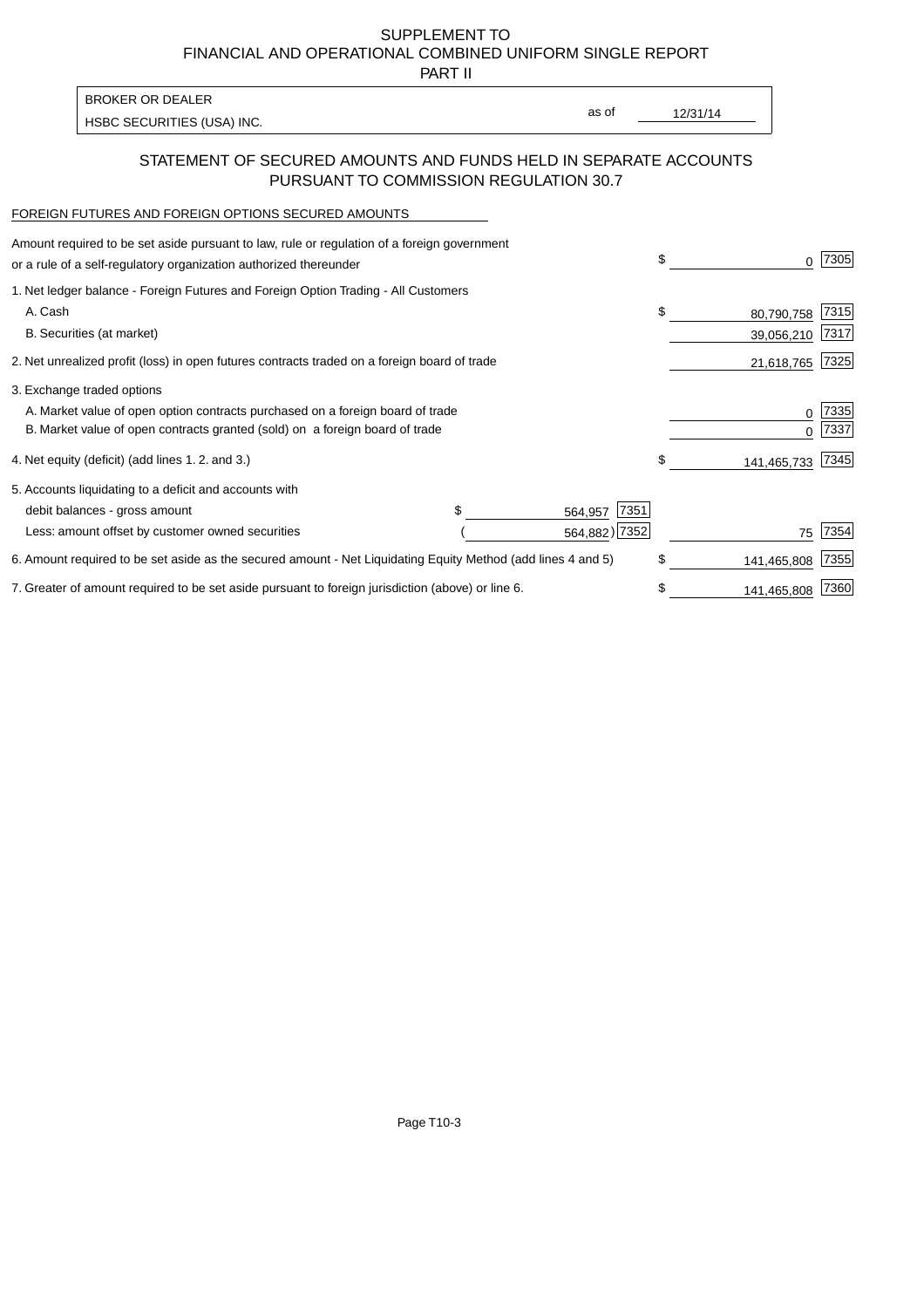# SUPPLEMENT TO

FINANCIAL AND OPERATIONAL COMBINED UNIFORM SINGLE REPORT

PART II

## BROKER OR DEALER

HSBC SECURITIES (USA) INC.

12/31/14 as of

## STATEMENT OF SECURED AMOUNTS AND FUNDS HELD IN SEPARATE ACCOUNTS PURSUANT TO COMMISSION REGULATION 30.7

#### FUNDS DEPOSITED IN SEPARATE REGULATION 30.7 ACCOUNTS

| \$<br>A. Banks located in the United States<br>28,180,212 7500<br>B. Other banks qualified under Regulation 30.7<br>$0$ 7520 \$<br>7510<br>Name(s):<br><b>HARRIS TRUST</b><br>2. Securities<br>\$<br>A. In safekeeping with banks located in the United States<br>84,056,210 7540<br>B. In safekeeping with other banks qualified under Regulation 30.7<br>7550<br>$0$ 7560<br>Name(s):<br><b>HARRIS TRUST</b><br>3. Equities with registered futures commission merchants<br>$0$ 7580<br>A. Cash<br>\$<br><b>B.</b> Securities<br>$0$ 7590<br>C. Unrealized gain (loss) on open futures contracts<br>$0$ 7600<br>$0^{7610}$<br>D. Value of long option contracts<br>0 7615 <br>E. Value of short option contracts<br>4. Amounts held by clearing organizations of foreign boards of trade<br>Name(s):<br>7630<br>\$<br>A. Cash<br>7640<br>7650<br><b>B.</b> Securities<br>C. Amount due to (from) clearing organizations - daily variation<br>7660<br>D. Value of long option contracts<br>7670<br>)7675<br>E. Value of short option contracts<br>5. Amounts held by members of foreign boards of trade<br>7690<br>Name(s):<br>\$<br>57,799,936<br>A. Cash<br>7700<br><b>B.</b> Securities<br>$0$  7710<br>C. Unrealized gain (loss) on open futures contracts<br>7720<br>21,618,765<br>D. Value of long option contracts<br>$0$ 7730<br>$_0$ ) 7735<br>E. Value of short option contracts<br>6. Amounts with other depositories designated by a foreign board of trade<br>7750<br>Name(s):<br>7. Segregated funds on hand (describe: _<br>8. Total funds in separate section 30.7 accounts<br>\$<br>9. Excess (deficiency) set Aside Funds for Secured Amount (subtract Line 7 Secured<br>\$<br>Statement page T10-3 from Line 8)<br>\$<br>10. Management Target Amount for Excess funds in separate section 30.7 accounts | 1. Cash in banks |  |                  |
|------------------------------------------------------------------------------------------------------------------------------------------------------------------------------------------------------------------------------------------------------------------------------------------------------------------------------------------------------------------------------------------------------------------------------------------------------------------------------------------------------------------------------------------------------------------------------------------------------------------------------------------------------------------------------------------------------------------------------------------------------------------------------------------------------------------------------------------------------------------------------------------------------------------------------------------------------------------------------------------------------------------------------------------------------------------------------------------------------------------------------------------------------------------------------------------------------------------------------------------------------------------------------------------------------------------------------------------------------------------------------------------------------------------------------------------------------------------------------------------------------------------------------------------------------------------------------------------------------------------------------------------------------------------------------------------------------------------------------------------------------------------------------------------------------------------------------|------------------|--|------------------|
|                                                                                                                                                                                                                                                                                                                                                                                                                                                                                                                                                                                                                                                                                                                                                                                                                                                                                                                                                                                                                                                                                                                                                                                                                                                                                                                                                                                                                                                                                                                                                                                                                                                                                                                                                                                                                              |                  |  |                  |
|                                                                                                                                                                                                                                                                                                                                                                                                                                                                                                                                                                                                                                                                                                                                                                                                                                                                                                                                                                                                                                                                                                                                                                                                                                                                                                                                                                                                                                                                                                                                                                                                                                                                                                                                                                                                                              |                  |  |                  |
|                                                                                                                                                                                                                                                                                                                                                                                                                                                                                                                                                                                                                                                                                                                                                                                                                                                                                                                                                                                                                                                                                                                                                                                                                                                                                                                                                                                                                                                                                                                                                                                                                                                                                                                                                                                                                              |                  |  | 28,180,212 7530  |
|                                                                                                                                                                                                                                                                                                                                                                                                                                                                                                                                                                                                                                                                                                                                                                                                                                                                                                                                                                                                                                                                                                                                                                                                                                                                                                                                                                                                                                                                                                                                                                                                                                                                                                                                                                                                                              |                  |  |                  |
|                                                                                                                                                                                                                                                                                                                                                                                                                                                                                                                                                                                                                                                                                                                                                                                                                                                                                                                                                                                                                                                                                                                                                                                                                                                                                                                                                                                                                                                                                                                                                                                                                                                                                                                                                                                                                              |                  |  |                  |
|                                                                                                                                                                                                                                                                                                                                                                                                                                                                                                                                                                                                                                                                                                                                                                                                                                                                                                                                                                                                                                                                                                                                                                                                                                                                                                                                                                                                                                                                                                                                                                                                                                                                                                                                                                                                                              |                  |  |                  |
|                                                                                                                                                                                                                                                                                                                                                                                                                                                                                                                                                                                                                                                                                                                                                                                                                                                                                                                                                                                                                                                                                                                                                                                                                                                                                                                                                                                                                                                                                                                                                                                                                                                                                                                                                                                                                              |                  |  | 84,056,210 7570  |
|                                                                                                                                                                                                                                                                                                                                                                                                                                                                                                                                                                                                                                                                                                                                                                                                                                                                                                                                                                                                                                                                                                                                                                                                                                                                                                                                                                                                                                                                                                                                                                                                                                                                                                                                                                                                                              |                  |  |                  |
|                                                                                                                                                                                                                                                                                                                                                                                                                                                                                                                                                                                                                                                                                                                                                                                                                                                                                                                                                                                                                                                                                                                                                                                                                                                                                                                                                                                                                                                                                                                                                                                                                                                                                                                                                                                                                              |                  |  |                  |
|                                                                                                                                                                                                                                                                                                                                                                                                                                                                                                                                                                                                                                                                                                                                                                                                                                                                                                                                                                                                                                                                                                                                                                                                                                                                                                                                                                                                                                                                                                                                                                                                                                                                                                                                                                                                                              |                  |  |                  |
|                                                                                                                                                                                                                                                                                                                                                                                                                                                                                                                                                                                                                                                                                                                                                                                                                                                                                                                                                                                                                                                                                                                                                                                                                                                                                                                                                                                                                                                                                                                                                                                                                                                                                                                                                                                                                              |                  |  |                  |
|                                                                                                                                                                                                                                                                                                                                                                                                                                                                                                                                                                                                                                                                                                                                                                                                                                                                                                                                                                                                                                                                                                                                                                                                                                                                                                                                                                                                                                                                                                                                                                                                                                                                                                                                                                                                                              |                  |  |                  |
|                                                                                                                                                                                                                                                                                                                                                                                                                                                                                                                                                                                                                                                                                                                                                                                                                                                                                                                                                                                                                                                                                                                                                                                                                                                                                                                                                                                                                                                                                                                                                                                                                                                                                                                                                                                                                              |                  |  | 0 7620           |
|                                                                                                                                                                                                                                                                                                                                                                                                                                                                                                                                                                                                                                                                                                                                                                                                                                                                                                                                                                                                                                                                                                                                                                                                                                                                                                                                                                                                                                                                                                                                                                                                                                                                                                                                                                                                                              |                  |  |                  |
|                                                                                                                                                                                                                                                                                                                                                                                                                                                                                                                                                                                                                                                                                                                                                                                                                                                                                                                                                                                                                                                                                                                                                                                                                                                                                                                                                                                                                                                                                                                                                                                                                                                                                                                                                                                                                              |                  |  |                  |
|                                                                                                                                                                                                                                                                                                                                                                                                                                                                                                                                                                                                                                                                                                                                                                                                                                                                                                                                                                                                                                                                                                                                                                                                                                                                                                                                                                                                                                                                                                                                                                                                                                                                                                                                                                                                                              |                  |  |                  |
|                                                                                                                                                                                                                                                                                                                                                                                                                                                                                                                                                                                                                                                                                                                                                                                                                                                                                                                                                                                                                                                                                                                                                                                                                                                                                                                                                                                                                                                                                                                                                                                                                                                                                                                                                                                                                              |                  |  |                  |
|                                                                                                                                                                                                                                                                                                                                                                                                                                                                                                                                                                                                                                                                                                                                                                                                                                                                                                                                                                                                                                                                                                                                                                                                                                                                                                                                                                                                                                                                                                                                                                                                                                                                                                                                                                                                                              |                  |  |                  |
|                                                                                                                                                                                                                                                                                                                                                                                                                                                                                                                                                                                                                                                                                                                                                                                                                                                                                                                                                                                                                                                                                                                                                                                                                                                                                                                                                                                                                                                                                                                                                                                                                                                                                                                                                                                                                              |                  |  |                  |
|                                                                                                                                                                                                                                                                                                                                                                                                                                                                                                                                                                                                                                                                                                                                                                                                                                                                                                                                                                                                                                                                                                                                                                                                                                                                                                                                                                                                                                                                                                                                                                                                                                                                                                                                                                                                                              |                  |  | 7680             |
|                                                                                                                                                                                                                                                                                                                                                                                                                                                                                                                                                                                                                                                                                                                                                                                                                                                                                                                                                                                                                                                                                                                                                                                                                                                                                                                                                                                                                                                                                                                                                                                                                                                                                                                                                                                                                              |                  |  |                  |
|                                                                                                                                                                                                                                                                                                                                                                                                                                                                                                                                                                                                                                                                                                                                                                                                                                                                                                                                                                                                                                                                                                                                                                                                                                                                                                                                                                                                                                                                                                                                                                                                                                                                                                                                                                                                                              |                  |  |                  |
|                                                                                                                                                                                                                                                                                                                                                                                                                                                                                                                                                                                                                                                                                                                                                                                                                                                                                                                                                                                                                                                                                                                                                                                                                                                                                                                                                                                                                                                                                                                                                                                                                                                                                                                                                                                                                              |                  |  |                  |
|                                                                                                                                                                                                                                                                                                                                                                                                                                                                                                                                                                                                                                                                                                                                                                                                                                                                                                                                                                                                                                                                                                                                                                                                                                                                                                                                                                                                                                                                                                                                                                                                                                                                                                                                                                                                                              |                  |  |                  |
|                                                                                                                                                                                                                                                                                                                                                                                                                                                                                                                                                                                                                                                                                                                                                                                                                                                                                                                                                                                                                                                                                                                                                                                                                                                                                                                                                                                                                                                                                                                                                                                                                                                                                                                                                                                                                              |                  |  |                  |
|                                                                                                                                                                                                                                                                                                                                                                                                                                                                                                                                                                                                                                                                                                                                                                                                                                                                                                                                                                                                                                                                                                                                                                                                                                                                                                                                                                                                                                                                                                                                                                                                                                                                                                                                                                                                                              |                  |  |                  |
|                                                                                                                                                                                                                                                                                                                                                                                                                                                                                                                                                                                                                                                                                                                                                                                                                                                                                                                                                                                                                                                                                                                                                                                                                                                                                                                                                                                                                                                                                                                                                                                                                                                                                                                                                                                                                              |                  |  | 79,418,701 7740  |
|                                                                                                                                                                                                                                                                                                                                                                                                                                                                                                                                                                                                                                                                                                                                                                                                                                                                                                                                                                                                                                                                                                                                                                                                                                                                                                                                                                                                                                                                                                                                                                                                                                                                                                                                                                                                                              |                  |  |                  |
|                                                                                                                                                                                                                                                                                                                                                                                                                                                                                                                                                                                                                                                                                                                                                                                                                                                                                                                                                                                                                                                                                                                                                                                                                                                                                                                                                                                                                                                                                                                                                                                                                                                                                                                                                                                                                              |                  |  | $0$ 7760         |
|                                                                                                                                                                                                                                                                                                                                                                                                                                                                                                                                                                                                                                                                                                                                                                                                                                                                                                                                                                                                                                                                                                                                                                                                                                                                                                                                                                                                                                                                                                                                                                                                                                                                                                                                                                                                                              |                  |  | $0$ 7765         |
|                                                                                                                                                                                                                                                                                                                                                                                                                                                                                                                                                                                                                                                                                                                                                                                                                                                                                                                                                                                                                                                                                                                                                                                                                                                                                                                                                                                                                                                                                                                                                                                                                                                                                                                                                                                                                              |                  |  | 191,655,123 7770 |
|                                                                                                                                                                                                                                                                                                                                                                                                                                                                                                                                                                                                                                                                                                                                                                                                                                                                                                                                                                                                                                                                                                                                                                                                                                                                                                                                                                                                                                                                                                                                                                                                                                                                                                                                                                                                                              |                  |  |                  |
|                                                                                                                                                                                                                                                                                                                                                                                                                                                                                                                                                                                                                                                                                                                                                                                                                                                                                                                                                                                                                                                                                                                                                                                                                                                                                                                                                                                                                                                                                                                                                                                                                                                                                                                                                                                                                              |                  |  | 50,189,315 7380  |
|                                                                                                                                                                                                                                                                                                                                                                                                                                                                                                                                                                                                                                                                                                                                                                                                                                                                                                                                                                                                                                                                                                                                                                                                                                                                                                                                                                                                                                                                                                                                                                                                                                                                                                                                                                                                                              |                  |  | 32,579,870 7780  |
| 11. Excess (deficiency) funds in separate 30.7 accounts over (under) Management Target<br>\$                                                                                                                                                                                                                                                                                                                                                                                                                                                                                                                                                                                                                                                                                                                                                                                                                                                                                                                                                                                                                                                                                                                                                                                                                                                                                                                                                                                                                                                                                                                                                                                                                                                                                                                                 |                  |  | 17,609,445 7785  |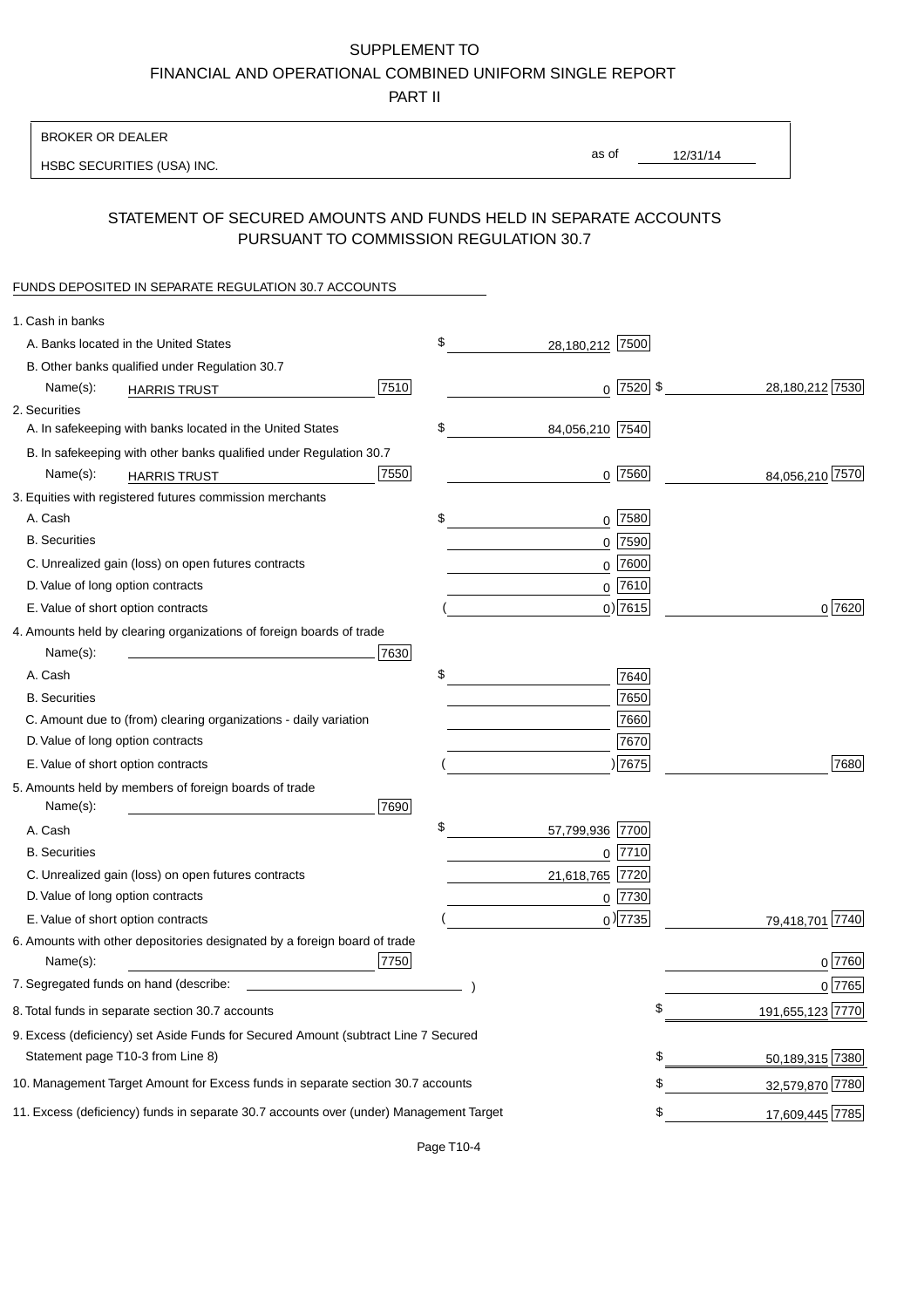#### SUPPLEMENT TO FINANCIAL AND OPERATIONAL COMBINED UNIFORM SINGLE REPORT PART II

HSBC SECURITIES (USA) INC. The state of the state of the state of the state of the state of the state of the state of the state of the state of the state of the state of the state of the state of the state of the state of BROKER OR DEALER

as of

### STATEMENT OF CLEARED SWAPS CUSTOMER SEGREGATION REQUIREMENTS AND FUNDS IN CLEARED SWAPS CUSTOMER ACCOUNTS UNDER 4D(F) OF THE CEA

| <b>Cleared Swaps Customer Requirements</b>                                                                  |                      |    |                         |
|-------------------------------------------------------------------------------------------------------------|----------------------|----|-------------------------|
| 1. Net ledger balance                                                                                       |                      |    |                         |
| A. Cash                                                                                                     |                      | \$ | 8500<br>758,015,967     |
| B. Securities (at market)                                                                                   |                      |    | 739,063,973<br>8510     |
| 2. Net unrealized profit (loss) in open cleared swaps                                                       |                      |    | 8520<br>(722, 255, 147) |
| 3. Cleared swaps options                                                                                    |                      |    |                         |
| A. Market value of open cleared swaps option contracts purchased                                            |                      |    | $0^{8530}$              |
| B. Market value of open cleared swaps option contracts granted (sold)                                       |                      |    | 0) 8540                 |
| 4. Net equity (deficit) (add lines 1, 2, and 3)                                                             |                      | \$ | 774,824,793 8550        |
| 5. Accounts liquidating to a deficit and accounts with                                                      |                      |    |                         |
| debit balances - gross amount                                                                               | 2,034,415 8560<br>\$ |    |                         |
| Less: amount offset by customer owned securities                                                            | 2,034,415) 8570      |    | 0 8580                  |
| 6. Amount required to be segregated for cleared swaps customers (add lines 4 and 5)                         |                      | \$ | 774,824,793 8590        |
| Funds in Cleared Swaps Customer Segregated Accounts                                                         |                      |    |                         |
| 7. Deposited in cleared swaps customer segregated accounts at banks                                         |                      |    |                         |
| A. Cash                                                                                                     |                      | \$ | 8600<br>38,477,047      |
| B. Securities representing investments of cleared swaps customers' funds (at market)                        |                      |    | 0 8610                  |
| C. Securities held for particular cleared swaps customers in lieu of cash (at market)                       |                      |    | 32,897,980 8620         |
| 8. Margins on deposit with derivatives clearing organizations in cleared swaps customer segregated accounts |                      |    |                         |
| A. Cash                                                                                                     |                      |    | 120,042,188 8630        |
| B. Securities representing investments of cleared swaps customers' funds (at market)                        |                      |    | 8640<br>0               |
| C. Securities held for particular cleared swaps customers in lieu of cash (at market)                       |                      |    | 706,165,993 8650        |
| 9. Net settlement from (to) derivatives clearing organizations                                              |                      |    | $(14,526,816)$ 8660     |
| 10. Cleared swaps options                                                                                   |                      |    |                         |
| A. Value of open cleared swaps long option contracts                                                        |                      |    | $0^{8670}$              |
| B. Value of open cleared swaps short option contracts                                                       |                      |    | $0$ ) 8680              |
| 11. Net equities with other FCMs                                                                            |                      |    |                         |
| A. Net liquidating equity                                                                                   |                      |    | $0^{8690}$              |
| B. Securities representing investments of cleared swaps customers' funds (at market)                        |                      |    | 0 8700                  |
| C. Securities held for particular cleared swaps customers in lieu of cash (at market)                       |                      |    | 0 8710                  |
| 12. Cleared swaps customer funds on hand (describe: _                                                       |                      |    | $0 \frac{8715}{ }$      |
| 13. Total amount in cleared swaps customer segregation (add lines 7 through 12)                             |                      | S  | 883,056,392 8720        |
| 14. Excess (deficiency) funds in cleared swaps customer segregation (subtract line 6 from line 13)          |                      |    | 108,231,599 8730        |
| 15. Management Target Amount for Excess funds in cleared swaps segregated accounts                          |                      | \$ | 30,000,000 8760         |
| 16. Excess (deficiency) funds in cleared swaps customer segregated accounts over                            |                      |    |                         |
| (under) Management Target Excess                                                                            |                      | \$ | 78,231,599 8770         |